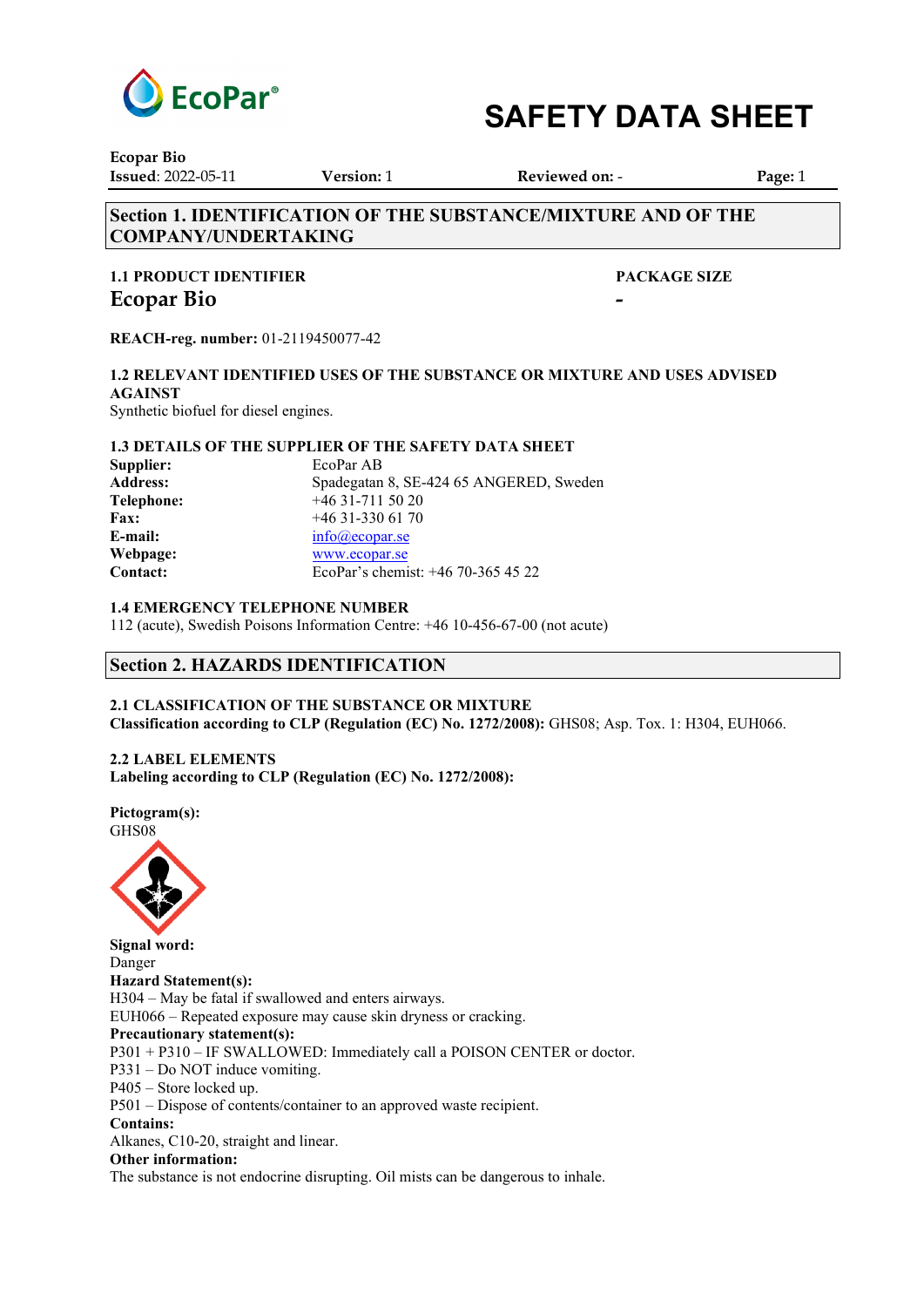

| $-000$ $-0.00$            |                   |                       |         |
|---------------------------|-------------------|-----------------------|---------|
| <b>Issued: 2022-05-11</b> | <b>Version:</b> 1 | <b>Reviewed on: -</b> | Page: 2 |

#### **2.3 OTHER HAZARDS**

The product does not meet the criteria for PBT (persistent /bioaccumulative /toxic) or vPvB (very persistent /very bioaccumulative).

#### **Section 3. COMPOSITION/INFORMATION ON INGREDIENTS**

#### **3.1 Substance**

**Ecopar Bio**

#### **Composition according to CLP (Directive 1272/2008/EC)**

| <b>Substance</b>                            | EC no.    | <b>REACH</b><br>Reg no.     | CAS no.           | $\frac{6}{10}$ | Pictogram       | H-phrases*                 | Category      |
|---------------------------------------------|-----------|-----------------------------|-------------------|----------------|-----------------|----------------------------|---------------|
| Alkanes, C10-<br>20, straight and<br>linear | 618-882-6 | $01 -$<br>2120059<br>790-52 | 928771-<br>$01-1$ | $90-100\%$     | GHS08<br>Danger | H <sub>304</sub><br>EUH066 | Asp. Tox. $1$ |

\* For full wording of H-phrases, see section 16.

**Additional information:** Mixture of renewable raw materials, fuel and additives., Contains intermediate distillates in the ranges of iso- and n-paraffinic hydrocarbons., Total aromatics at a maximum 1.0 %/weight. Renewable hydrocarbons (fraction similar to diesel). REACH No: 01-2119450077-42 -0000 / -0001 / -0002. Identity outside of the EU (CAS number and substance name): Alkanes, C10-20, straight and linear, CAS 928771-01-1.

#### **Section 4: FIRST AID MEASURES**

#### **4.1 DESCRIPTION OF FIRST AID MEASURES GENERAL RECOMMENDATION**

Keep the person warm and calm. Never give anything to eat or drink to an unconscious person. If uncertain or if symptoms develop or persist, consult a doctor. Show this SDS to the doctor on duty.

#### **AFTER INHALATION**

Move the person to fresh air and make sure he or she is resting in a position that facilitates breathing. If the person is not breathing, breathing is irregular or if apnea occurs, have trained personnel give artificial respiration or oxygen. It can be dangerous for the person providing help to perform the mouth-to-mouth method. Seek medical attention if harmful health effects persist or are serious. In case of unconsciousness, place the person in the supine position and contact a doctor. Maintain an open airway. Loosen tight-fitting clothing such as collars, ties, waistbands and belts.

#### **AFTER SKIN CONTACT**

Wash skin thoroughly with soap and water. Remove contaminated clothing and shoes. Consult a physician if symptoms occur. Thoroughy wash clothes and shoes before using them again.

#### **AFTER EYE CONTACT**

Rinse with a soft jet of lukewarm water for several minutes. Keep eyelids wide apart. Remove, if necessary, contact lenses. Contact a doctor if symptoms persist.

#### **AFTER INGESTION**

Contact a doctor immediately. Call the Poisons Information Centre or a doctor. Rinse mouth with water. Remove any dentures. Danger of aspiration if the substance is swallowed. Substance may enter the lungs and cause injury. Do not induce vomiting. If vomiting occurs, the head should be kept so low that vomiting does not enter the lungs. Never give anything to eat or drink to an unconscious person. In case of unconsciousness, place the person in the supine position and contact a doctor. Maintain an open airway. Loosen tight-fitting clothing such as collars, ties, waistbands and belts.

#### **4.2 MOST IMPORTANT SYMPTOMS AND EFFECT, BOTH ACUTE AND DELAYED**

Hot oil can cause burns. Repeated exposure may cause skin dryness or cracking. May be fatal if swallowed and enters airways. Risk of chemical pneumonia. When inhaled or aspirated, the product may irritate the lung tissue. **4.3 INDICATION OF ANY IMMEDIATE MEDICAL ATTENTION AND SPECIAL TREATMENT** 

# **NEEDED**

Treat symptomatically.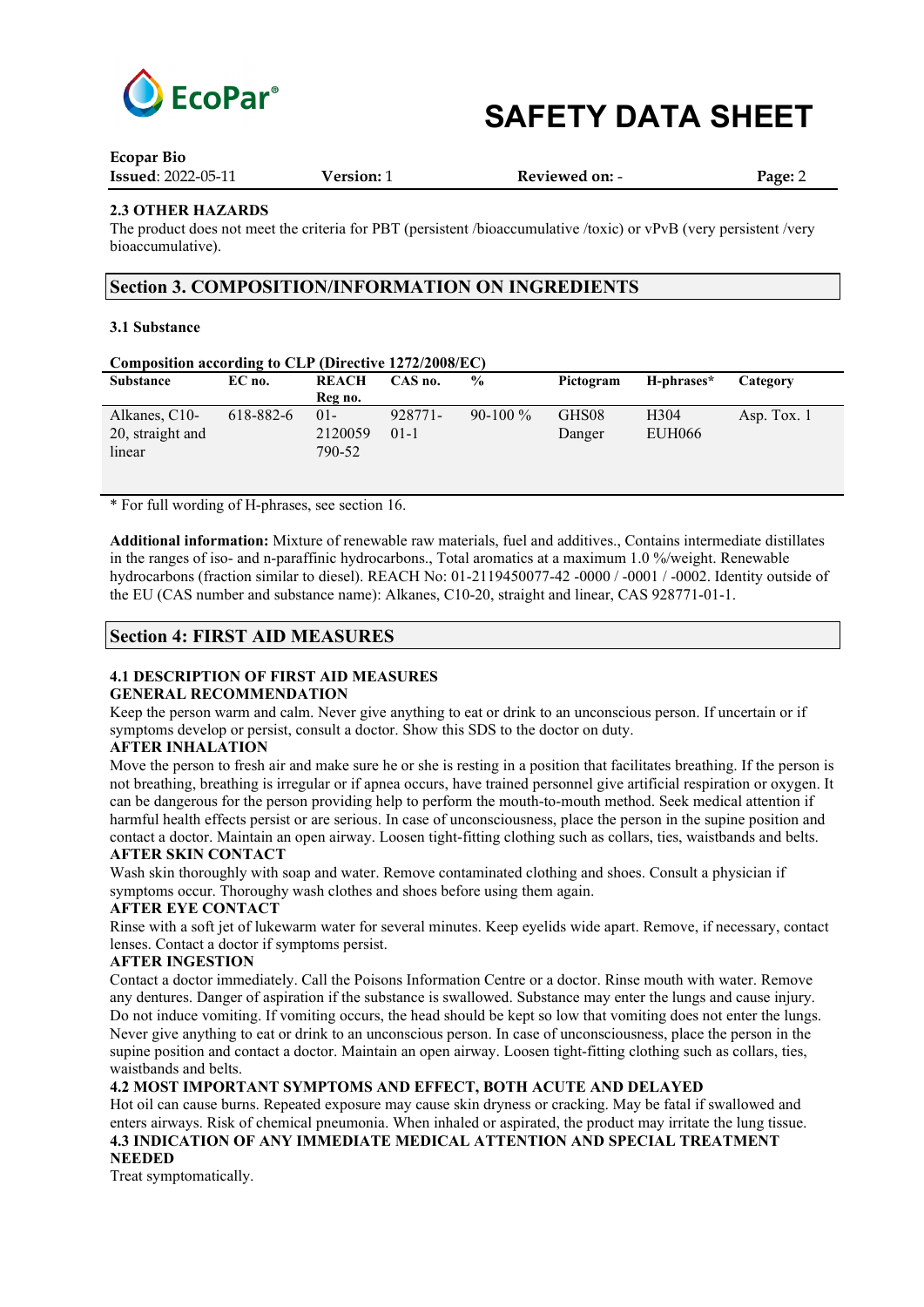

**Ecopar Bio Issued**: 2022-05-11 **Version:** 1 **Reviewed on:** - **Page:** 3

### **Section 5. FIREFIGHTING MEASURES**

#### **5.1 EXTINGUISHING MEDIA**

Foam, dry powder, carbon dioxide  $(CO<sub>2</sub>)$  or water fog.

#### **5.2 SPECIAL HAZARDS ARISING FROM THE SUBSTANCE OR MIXTURE**

In case of fire, carbon monoxide and carbon dioxide can form. In the event of fire or heating, a pressure increase occurs whereby the container can burst. Cool container exposed to fire with water until the fire is extinguished. In case of fire, wear protective equipment suitable for chemical fires. Avoid inhalation of gases.

#### **5.3 ADVICE FOR FIREFIGHTERS**

Firefighters must wear appropriate protective equipment and self-contained breathing apparatus (SCBA) and a full face-mask. Firefighter equipment (e.g. helmet, safety boots and gloves) that complies with European Standard EN 469 provides basic protection in the event of chemical accidents.

### **Section 6. ACCIDENTAL RELEASE MEASURES**

#### **6.1 PERSONAL PRECAUTIONS, PROTECTIVE EQUIPMENT AND EMERGENCY PROCEDURES**

Use prescribed personal protective equipment, see section 8. Avoid inhalation of oil mist. Remove all sources of ignition, if htis can be done safely. Stop the leak if it can be done safely.

#### **6.2 ENVIRONMENTAL PRECAUTIONS**

Avoid spreading spilled material or runoff. Avoid contact with soil, waterways, drainage and drains. Inform the relevant authorities if the product has caused environmental pollution (sewage, watercourses, soil or air).

#### **6.3 METHODS AND MATERIAL FOR CONTAINMENT AND CLEANING UP** Absorb spillage with an inert absorbent (e.g. sand, sawdust or vermiculite). Smaller spills can be cleaned up with

paper towels. Clean contaminated surfaces with water. Place waste in a closed container and disposed of in accordance with section 13.

#### **6.4 REFERENCE TO OTHER SECTIONS**

See section 1 for contact information in an emergency. See sections 8 and 13 for information on personal protective equipment and waste disposal. Product is not considered an explosive given the chemical structure and oxygen balance.

## **Section 7. HANDLING AND STORAGE**

#### **7.1 PRECAUTIONS FOR SAFE HANDLING**

Take action to prevent static discharges. Handling should only take place in well-ventilated areas. Avoid inhalation of vapors and contact with skin and eyes. Use personal protective equipment as described in section 8 and/or local ventilation if necessary. Do not eat, drink or smoke when using the product. Wash hands and other contaminated areas of the body with soap and water before leaving the workplace. During tank operations, special instructions should be followed (there is a risk of oxygen deficiency and hydrocarbons).

### **7.2 CONDITIONS FOR SAFE STORAGE, INCLUDING ANY INCOMPATIBILITIES**

Store as combustible liquids. Store in accordance with local regulations. Store in a designated area to prevent discharge to drains and/or watercourses. Take precautionary measures against leakage by building collection pools and disposal systems and by designating loading and unloading stations. Store only in properly labeled containers. Use containers made of the following materials: carbon steel. stainless steel.

#### **7.3 SPECIFIC END USE(S)**

See section 1.2 See EWC code in section 13..

## **Section 8. EXPOSURE CONTROLS/PERSONAL PROTECTION**

### **8.1 CONTROL PARAMETERS**

**OCCUPATIONAL EXPOSURE LIMIT VALUES (ACCORDING TO DIRECTIVES 2000/39/EG, 2006/15/EG, 2009/161/EU, 2017/164/EU and 2019/1831)**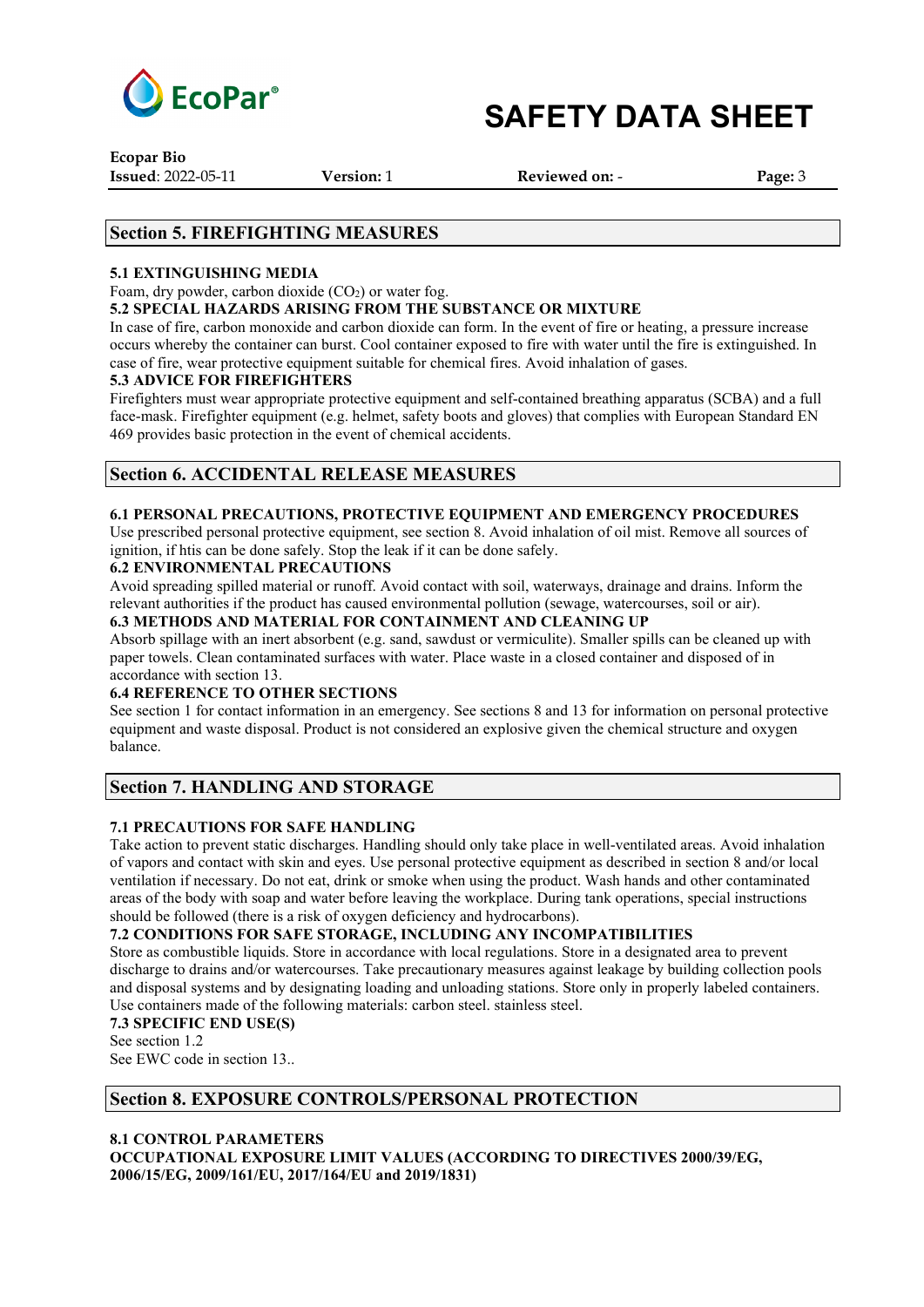

**Ecopar Bio Issued**: 2022-05-11 **Version:** 1 **Reviewed on:** - **Page:** 4 No values apply to the product. **PNEC** No data available. **DNEL** No data available. **EXPOSURE CONTROLS** Ensure adequate ventilation. **RESPIRATORY PROTECTION** Ensure adequate ventilation. Use respiratory protection in case of insufficient ventilation (combination filter A/P2). **HAND PROTECTION** Wear protective gloves. It is recommended that gloves be made of the following materials: nitrile rubber. Neoprene or polyvinyl chloride (PVC). The selected gloves must have a breakthrough time of at least 4 hours. Protection class 5. Protective gloves should be in accordance with standards EN 420 and EN 374. Change protective gloves regularly. **EYE/FACE PROTECTION** Wear safety goggles if there is a splash risk. **SKIN PROTECTION** Nor normally necessary. **HYGIENE MEASURES**

No food, drink, smoking or snuff at the workplace. Take off all contaminated clothing. Wash hands and/or face before breaks and at the end of the work shift. After the work shift, the skin must be cleaned and lubricated.

### **Section 9. PHYSICAL AND CHEMICAL PROPERTIES**

#### **9.1 INFORMATION ON FUNDAMENTAL PHYSICAL AND CHEMICAL PROPERTIES**

| a)           | Form                                   | Liquid                                                                                                  |
|--------------|----------------------------------------|---------------------------------------------------------------------------------------------------------|
| b)           | Color                                  | Clear                                                                                                   |
|              | Odour/Odour threshold Mild/            |                                                                                                         |
|              |                                        | Not available.                                                                                          |
| c)           |                                        | Melting/Freezing point -20°C (1013 hPa; BS4633, EC A1)                                                  |
| d)           | Boiling point or initial               |                                                                                                         |
|              | boiling point and                      | 180-320°C [ISO 3405]                                                                                    |
|              | boiling point range                    |                                                                                                         |
| e)           | Flammability                           | Not available.                                                                                          |
| $\mathbf f$  | Lower and upper<br>explosion limits    | Not available.                                                                                          |
| g)           | Flash point                            | $>61^{\circ}$ C closed cup [ISO 2719]                                                                   |
| h)           | Auto-ignition                          |                                                                                                         |
|              | temperature                            | $>204$ °C [EC A14]                                                                                      |
| i)           | Decomposition                          | Not available.                                                                                          |
|              | temperature                            |                                                                                                         |
| j)           | pH                                     | Not available.                                                                                          |
| $\bf k$      | Kinematic/dynamic                      | 2,6 mm <sup>2</sup> /s at 40°C. [OECD 114]/ 4,0 mm <sup>2</sup> /s at 20°C. Dynamisk viskositet: $\leq$ |
|              | viscosity                              | 5 mPas at $20^{\circ}$ C.                                                                               |
| $\mathbf{D}$ | Solubility                             | Insoluble in water. Soluble in methanol and hydrocarbons.                                               |
|              | m) Distribution                        |                                                                                                         |
|              | coefficient. n-                        | $>6,5$ (EC A8).                                                                                         |
|              | octanol/water (log                     |                                                                                                         |
|              | value)                                 |                                                                                                         |
| n)           | Vapour pressure                        | $\leq$ 0,087 kPa (25°C) (EC A4)                                                                         |
| $\bf{0}$     | Density and/or relative<br>density     | 0,77-0,79 [ISO 12185]                                                                                   |
| p)           | Relative vapour density Not available. |                                                                                                         |
| q)           | Particle properties                    | Not relevant                                                                                            |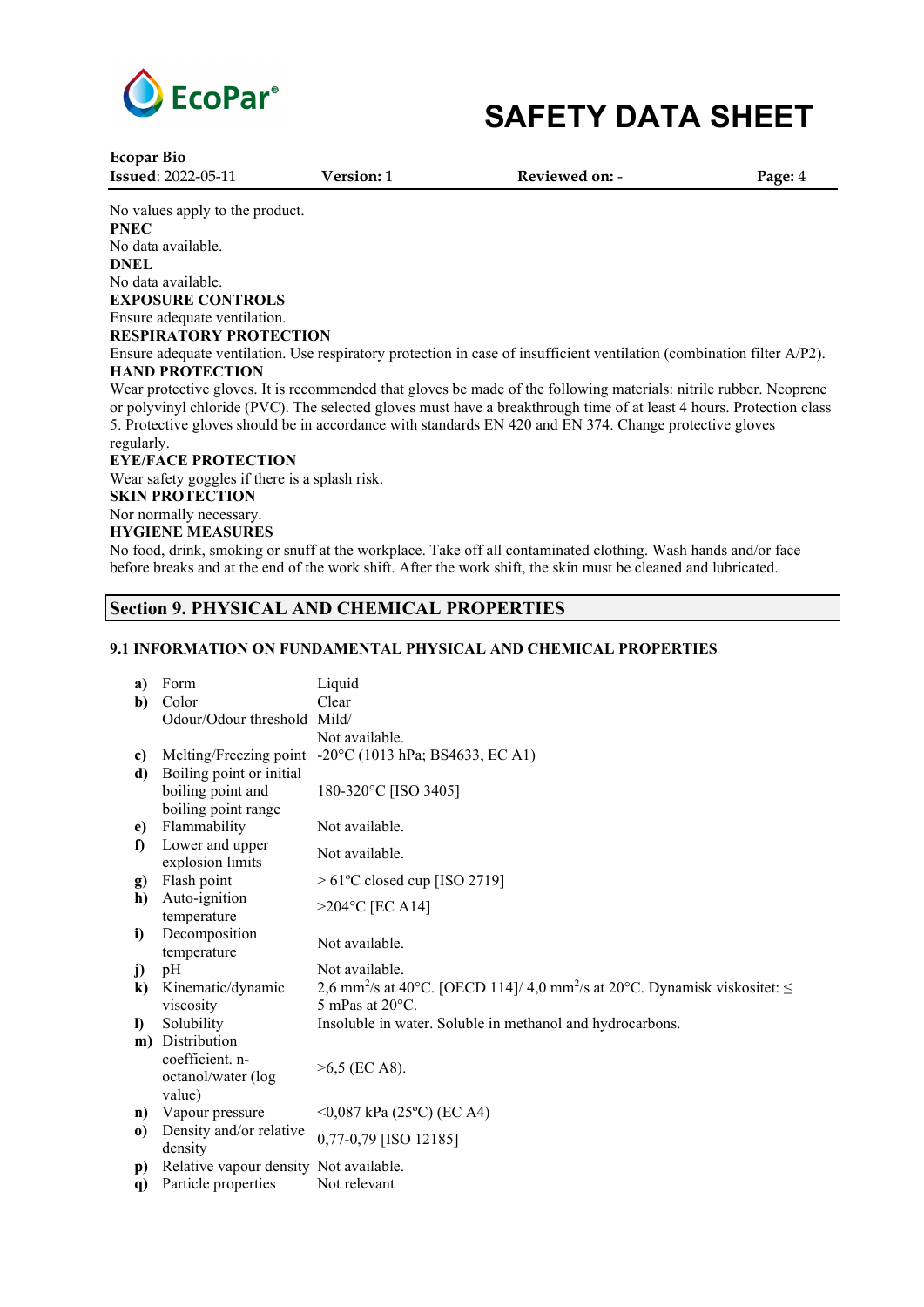

| <b>Ecopar Bio</b>         |                   |                |         |
|---------------------------|-------------------|----------------|---------|
| <b>Issued: 2022-05-11</b> | <b>Version: 1</b> | Reviewed on: - | Page: 5 |

**r) VOC** g/l Not available.

### **9.2 OTHER INFORMATION**

Hazard class: None. Maintenance of incineration must be carried out by an approved contractor.

*9.2.2 Other safety characteristics*

| a <sup>'</sup> | mechanical sensitivity      | Not determined |
|----------------|-----------------------------|----------------|
| b)             | self-accelerating           | Not determined |
|                | polymerisation temperature  |                |
| $\mathbf{c})$  | formation of explosible     | Not determined |
|                | dust/air mixture            |                |
| ď              | acid/alkaline reserve       | Not determined |
| e              | evaporation rate            | Not determined |
|                | miscibility                 | Not determined |
| Q              | conductivity                | Not determined |
| h              | corrosiveness               | Not determined |
|                | gas group                   | Not determined |
|                | redox potential             | Not determined |
| k              | radical foramtion potential | Not determined |
|                | photocatalytic properties   | Not determined |

### **10. STABILITY AND REACTIVITY**

#### **10.1 REACTIVITY**

Stable product under recommended handling and storage conditions. **10.2 CHEMICAL STABILITY** Stable product under recommended handling and storage conditions. **10.3 POSSIBILITY OF HAZARDOUS REACTIONS** Stable product under recommended handling and storage conditions. **10.4 CONDITIONS TO AVOID** Avoid heat, flames and other sources of ignition. **10.5 INCOMPATIBLE MATERIALS** Oxidizing agents. **10.6 HAZARDOUS DECOMPOSITION PRODUCTS**

In case of fire, toxic gases such as carbon monoxide and carbon dioxide can form.

### **11. TOXICOLOGICAL INFORMATION**

#### **11.1 INFORMATION ON TOXICOLOGICAL EFFECTS**

|                     | <b>ACUTE EFFECTS</b>                      | <b>CHRONIC EFFECTS</b>   |
|---------------------|-------------------------------------------|--------------------------|
| <b>SKIN CONTACT</b> | Repeated and/or prolonged exposure        | $\overline{\phantom{0}}$ |
|                     | may cause dry skin or cracked skin.       |                          |
| <b>EYE CONTACT</b>  | Mildly irritating to the eyes upon direct | $\overline{\phantom{0}}$ |
|                     | contact.                                  |                          |
| <b>INHALATION</b>   | Oil mists can cause mild respiratory      |                          |
|                     | irritation.                               |                          |
| <b>INGESTION</b>    | May be fatal if swallowed and enters      | $\overline{\phantom{0}}$ |
|                     | airways. Risk of chemical pneumonia.      |                          |
|                     | May cause abdominal pain as well as       |                          |
|                     | nausea and vomiting.                      |                          |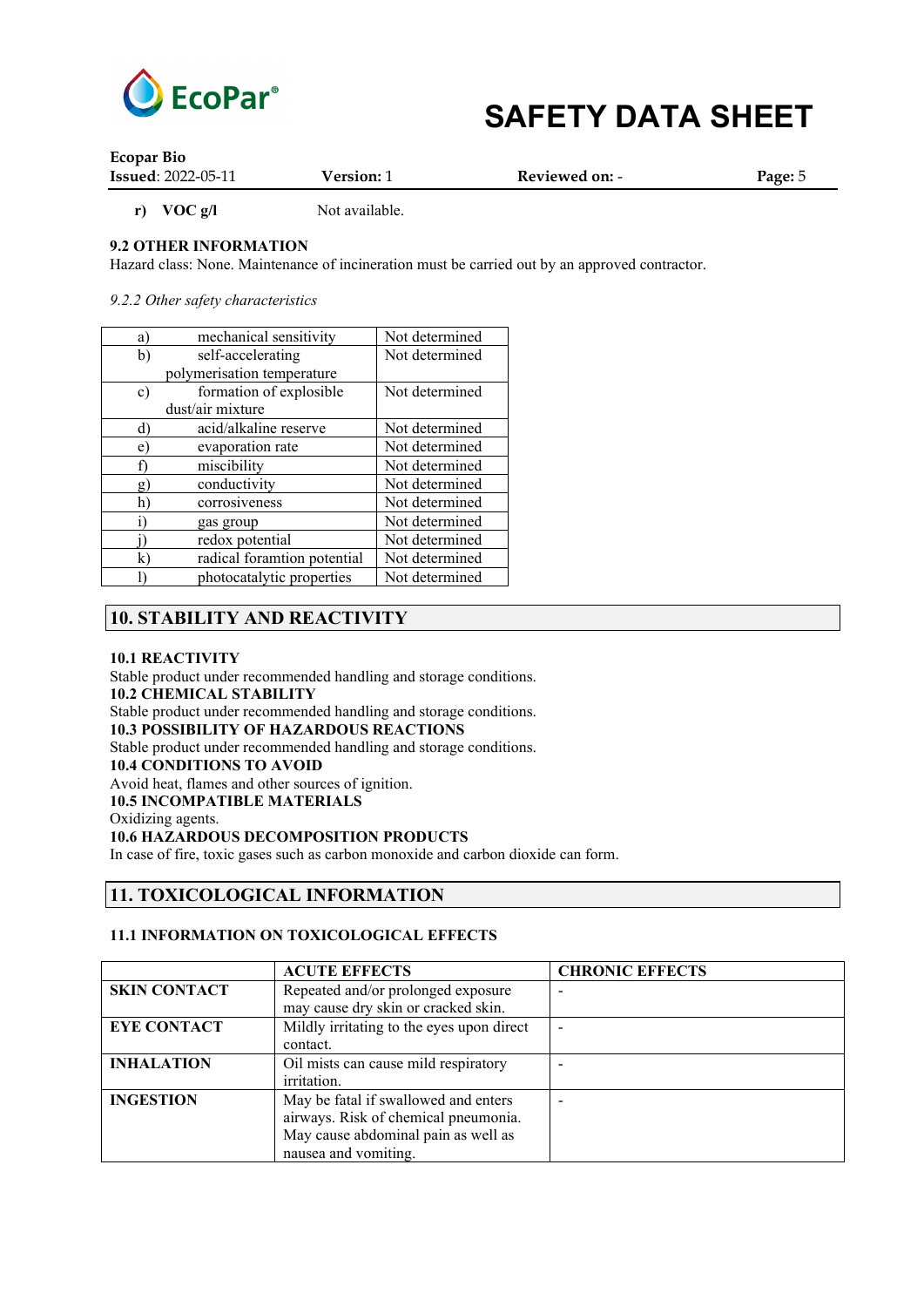

**Ecopar Bio Issued**: 2022-05-11 **Version:** 1 **Reviewed on:** - **Page:** 6 **a) Acute toxicity TOXICOLOGICAL DATA FOR THE PRODUCT AS IS** Not classified as acutely toxic.. No data available. **TOXICOLOGICAL DATA FOR INCLUDED COMPONENTS** Oral: rat  $LD_{50} > 2000$  mg/kg (EC B1 tris) (not acutely toxic). Dermal: rat  $LD_{50} > 2000$  mg/kg (EC B3) (not acutely toxic). **(b) skin corrosion/irritation** Based on available data, the classification criteria are not met. (EC B4) Repeated exposure may cause skin dryness or cracking. The product irritates the mucous membranes and may cause abdominal pain if swallowed. May cause respiratory irritation. **(c) serious eye damage/irritation** Based on available data, the classification criteria are not met. (EC B5). **(d) respiratory or skin sensitisation** Based on available data, the classification criteria are not met. (EC B6). **(e) germ cell mutagenicity** Based on available data, the classification criteria are not met. (EC B10, B13/14 & B17). **(f) carcinogenicity** Based on available data, the classification criteria are not met. **(g) reproductive toxicity** Based on available data, the classification criteria are not met. (OECD 416) **(h) STOT-single exposure** Not classified for STOT-single exposure. **(i) STOT-repeated exposure** Based on available data, the classification criteria are not met. (OECD 408). **(j) aspiration hazard** May be fatal if swallowed and enters airways. If the product enters the lungs after ingestion or vomiting, chemical pneumonia may occur. **ENDOCRINE DISRUPTORS** The substance is not an endocrine disruptor. **ABSENCE OF DATA** -

# **12. ECOTOXICOLOGICAL INFORMATION**

#### **12.1 TOXICITY**

Not classified as harmful to the environment. **ECOLOGICAL DATA FOR THE PRODUCT AS IS** LC50 Fish 96h: >1000 mg/l WAF (OECD 203) (not toxic) EC50 Daphnia 48h: >100 mg/l WAF (OECD 202) (not toxic) EL50 72h: > 100 mg/l WAF (OECD 201) (not toxic) NOEC, 21 days: 1 mg/l, LOEC, 21 days: 3,2 mg/l, WAF (OECD 211) Sediment organisms NOEC, 10 days: 373 mg/kg, LOEC, 10 days: 1165 mg/kg,  $LC_{50}$ , 10 days: 1200 mg/kg, (OSPAR Protocols, Part A: Sediment Bioassay, 2005) **ECOLOGICAL DATA FOR INCLUDED COMPONENTS** See the above information for the product as is. **12.2 PERSISTENCE AND DEGRADABILITY** Degrades quickly. (OECD 301B). **12.3 BIOACCUMULATIVE POTENTIAL**  $logPow: > 6,5$  (EC A8).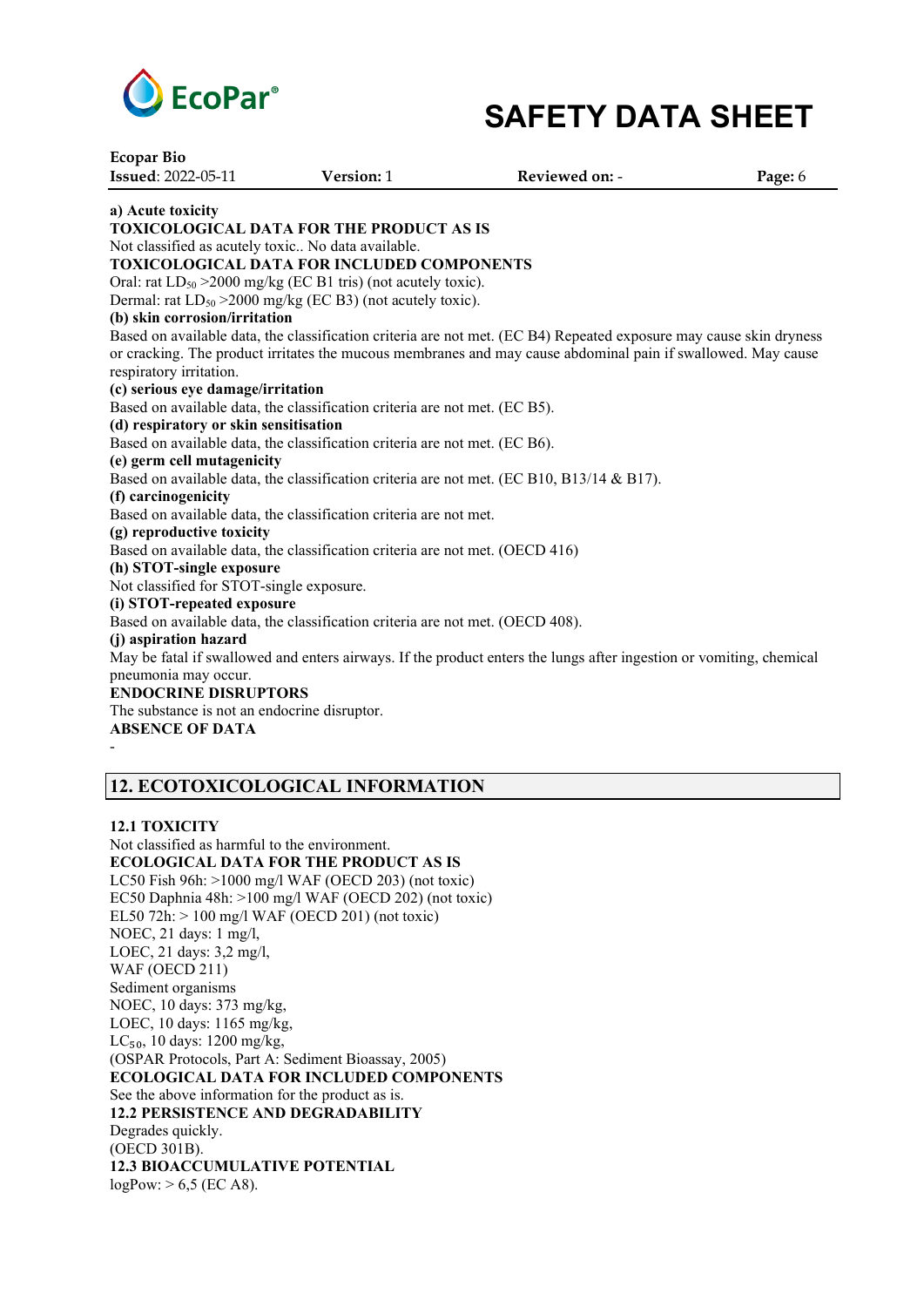

| <b>Ecopar Bio</b>         |                   |                       |         |
|---------------------------|-------------------|-----------------------|---------|
| <b>Issued: 2022-05-11</b> | <b>Version:</b> 1 | <b>Reviewed on: -</b> | Page: 7 |

### **12.4 MOBILITY IN SOIL AND WATER**

Evaporates slowly. The product has a low water solubility. The product contains substances that are bound to particles and that remain in the soil. Log Koc> 5.6 (EC C19).

#### **12.5 RESULTS OF PBT AND vPvB ASSESSMENT**

Does not fulfil the criteria for classification as PBT or vPvB.

#### **12.6 ENDOCRINE DISRUPTORS**

The substance is not an endocrine disruptor.

#### **12.7 OTHER ADVERSE EFFECTS**

No other adverse effects known.

#### **SUMMARY**

The product is not classified as harmful to the environment. However, do not allow large quantities of the product to reach ground water, water course or sewage system.

### **Section 13. DISPOSAL CONSIDERATIONS**

#### **13.1 SURPLUS/UNUSED PRODUCT**

Unused product is hazardous waste according to directive 2000/532/EC.

Suggestion of EWC codes:

**07 06 Wastes from the manufacture, formulation, supply and use (MFSU) of fats, grease, soaps, detergents, disinfectants and cosmetics**

*07 06 01\** Aqueous washing liquids and mother liquors

#### **RESIDUAL WASTE**

Residual waste is hazardous waste and should be disposed of in accordance with national and local regulations. **WASTE TREATMENT METHODS**

Hazardous waste. Do not mix with halogenated waste. Larger amount of contaminated goods should be destroyed. **CONTAMINATED PACKAGES**

Contaminated packaging is hazardous waste and must be disposed of in accordance with national and local regulations.

### **Section 14. TRANSPORT INFORMATION**

Not classified as dangerous goods according to ADR/RID/IMO/DGR.

#### **14.1 ENVIRONMENTAL HAZARDS**

Product is not classified as environmentally hazardous. **14.2 SPECIAL PRECAUTIONS**

-

**14.3 BULK TRANSPORTATION ACCORDING TO ANNEX II TO MARPOL 73/78 AND THE IBC CODE** Not applicable as the product is not dangerous goods.

### **Section 15. REGULATORY INFORMATION**

#### **15.1 SAFETY, HEALTH AND ENVIRONMENTAL REGULATIONS/LEGISLATION SPECIFIC FOR THE SUBSTANCE OR MIXTURE**

Safety data sheet and classification in accordance with CLP (REGULATION (EC) No 1272/2008 and Commission Regulation (EU) 878/2020 (REACH, Annex II).

**15.2 CHEMICAL SAFETY ASSESSMENT**

Chemical Safety Assessment (CSA) is available for the product (in Swedish). A Chemical Safety Assessment according to REACH has not been made.

## **Section 16. OTHER INFORMATION**

### **FULL TEXT OF H-STATEMENTS REFERRED TO UNDER SECTION 3**